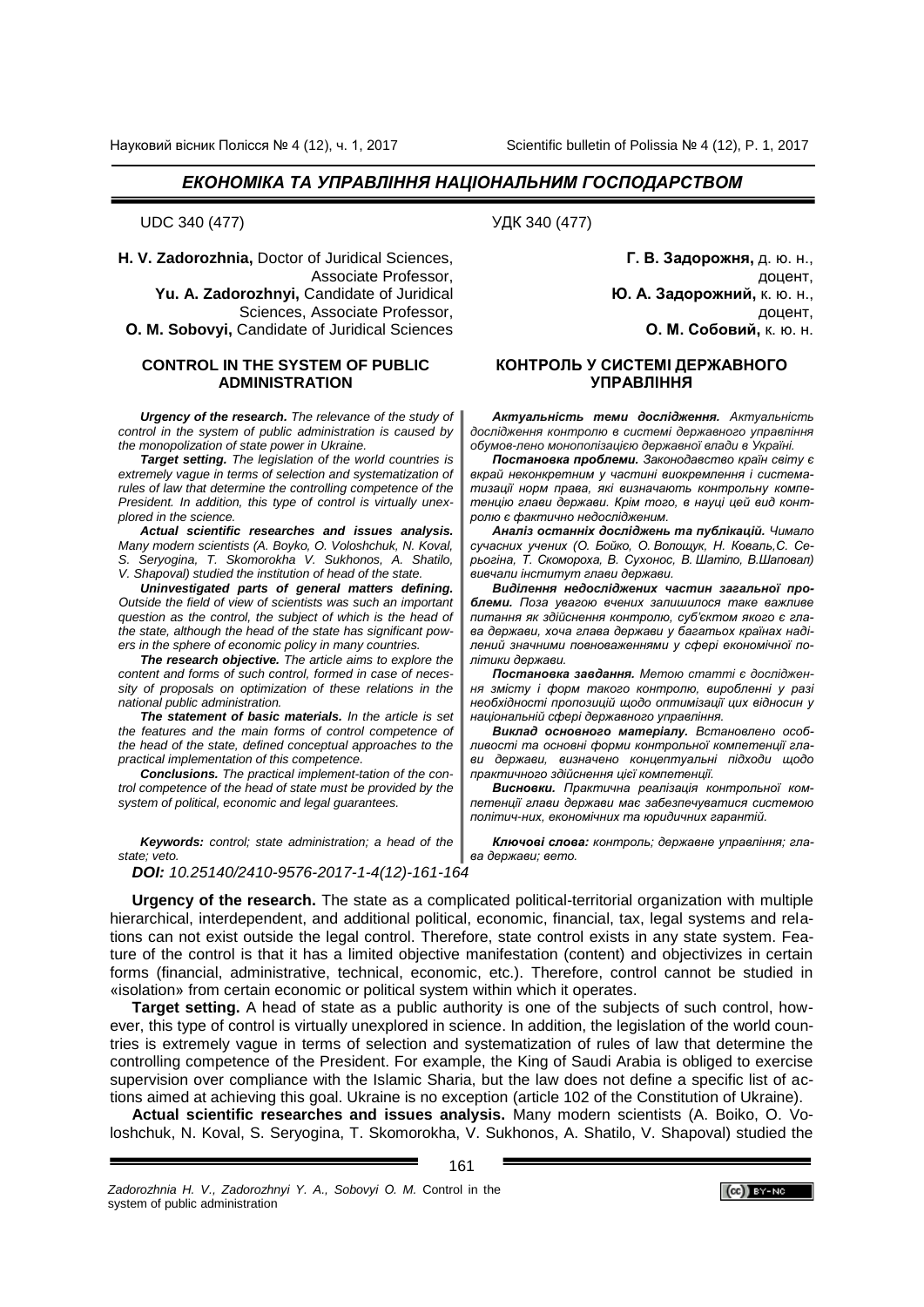institution of head of the state. Scientific studies of these scientists are basically outlined by the theoretical advances of the Institute of the head of the state, as well as by in-depth analysis of certain aspects of its legal status: powers of the President, the order of taking up a post by him, the legal acts of the head of the state.

**Uninvestigated parts of general matters defining.** However, outside the field of view of scientists was such an important question as the control, the subject of which is the head of the state, although the head of the state has significant powers in the sphere of economic policy in many countries.

**The research objective.** The objective of this publication is to implement a comparative analysis of legislation and state-forming practice in terms of control, the subject of which is the head of the state in Ukraine and foreign countries, and *the goal* is to identify the content and forms of such control formed in case of necessity of proposals on optimization of these relations in the national public administration.

**The statement of basic materials.** The term «control» comes from the Latin «contra rotulus» (from which was formed the French word «control») that means «comparison or contraposition» [1, p. 124], taking into account the activities of someone, something or supervise someone, something, to check the compliance of an object with established requirements [2, p. 569]. So, «control» must be understood as a certain comparison of something, it can only be substantive, that is, be addressed to certain social relations, such as economic.

A legislator giving the President such status as «Garant», «leader», «symbol» should give him a real opportunity, by providing his competence with content, to influence the economic, social, political and other processes in society. The law should contain a list of components of control competence of the head of the state and to regulate the mechanism of their practical implementation, which will stipulate an equation of the status identification of the President with his functionality. Therefore, granting the head of the state of control jurisdiction and the establishment of a mechanisms for its implementation is one of the manifestations of ensure its effectiveness in the mechanism of state power.

Control is a specific type of activity, which is based on the organizing influence of one subject on another. The specificity of this effect is manifested in the social-economic and political-legal flats. The control function of the head of the state is to ensure the «legality and discipline that allows to set the compliance or noncompliance of the actual state of affairs in the public administration to the requirements established by normative legal acts» [3, p. 143]. The control competence of the head of the state is his rights and obligations, forms and methods of their implementation in the field of supervision and inspection over the activities of certain entities of public authorities and their officials. The content of the control competence of the head of state consists of political-legal, social-economic, organizational, procedural and other impacts on entities of public and law relations. Therefore, the question arises: in what forms and to what entities the head of the state may exercise the control?

One of the forms of control competence of the head of the state is the repeal of acts of bodies of Executive power. So, the President of Azerbaidzhan is authorized to cancel decisions and orders of government, acts of central and local executive authorities. However, the limits of control competence of the President in Ukraine does not cover the legal relations connected with the abolition of the acts of the government.

The second form of the control competence of the head of the state is imposition a veto on government decisions. Difference the veto of the repeal of the acts is that the head of the state imposes veto only on those government decisions (including in economic issues) that have not entered into force, the cancellation process involves the commission of acts aimed at the force loss of the existing acts. So, the President of Cyprus has the right of final veto in respect of decisions of the Council of Ministers for foreign Affairs, defense or security of the state, and is also authorized to turn to the rereview of a decisions of the government on these issues. With regard to control competence of the President of Ukraine about the government, he may suspend force of acts of the government in Ukraine (article 106 of the Constitution of Ukraine), referring the Сonstitutional Court of Ukraine.

The third form of the control competence of the head of the state is constitutionally enshrined right of the head of the state to obtaining the information that corresponds to the obligation of other governmental bodies to provide it. Thus, the right to receive a report from the government has the Presi-

*Zadorozhnia H. V., Zadorozhnyi Y. A., Sobovyi О. M.* Control in the system of public administration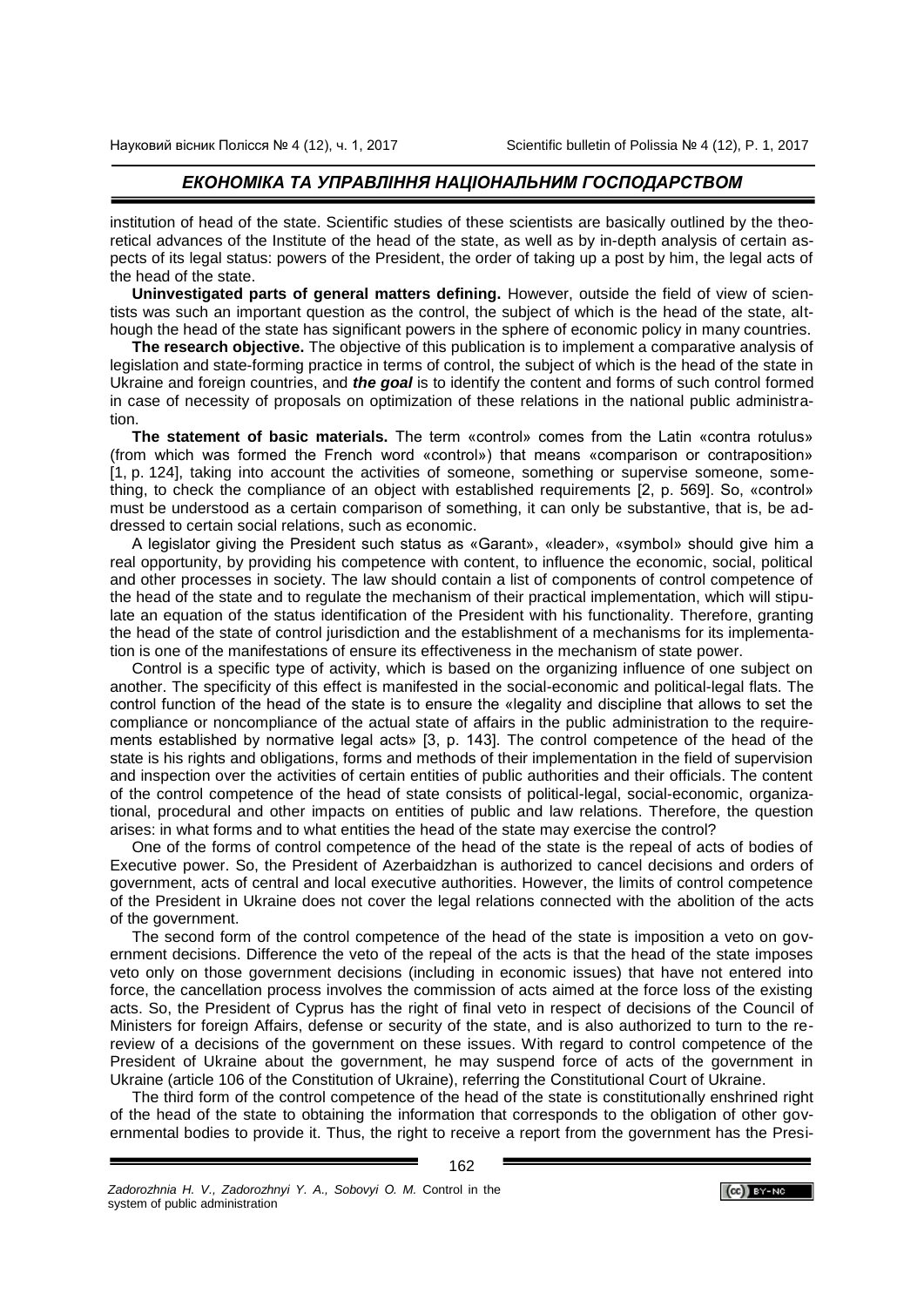dent of Israel. A variation of this imperative informing of the head of the state is a report. The President of Ukraine has also the right to participate in government meeting and to make proposals aimed at optimization of economic, investment, and other climate in the state.

The fourth form of the control competence of the head of the state is the early termination of powers of the Parliament that is in Bulgaria, Greece, Spain, Italy, Jordan, Netherlands, Serbia, Syria, East Timor, Hungary, Ukraine, Peru, etc. The President of Bulgaria is authorized to terminate the powers of Popular Assembly in case of their failure to form a government. The President of Serbia has also the right to early terminate the powers of the National Assembly from most of these bases. At the same time, President of Italy may terminate the powers of the Parliament as a whole or one of its Chambers after consultation with the chairmens of the Chambers. But the King of Jordan acts discretely in the process of implementation of his control competence. The President of Ukraine is also vested with control competence as to Parliament, he may terminate the powers of the Parliament in advance (articles 90, 106 of the Constitution of Ukraine).

The fifth form of the control competence of the head of the state is imposition of veto on laws passed by Parliament, which takes place in such countries as Azerbaidzhan, Bulgaria, Guatemala, Honduras, Greece, Italy, East Timor, France, Mongolia. But the head of the state in Iceland has the right to reject a law approved by Parliament, which predetermines its approval in a referendum. The President of Cyprus has the right to return «any law or decision, as a whole or partly, to the House of representatives for review» (article 51 of the Constitution of the Republic of Cyprus of 16th of August 1960), but the Parliament can override of a veto of the head of the state. The right of veto over laws passed by Parliament (except for laws on amendments to the Constitution) is one of forms of control competence of the President of Ukraine, which is actively using its right that, on the one hand, hinders the adoption of necessary laws, and on the other hand, encourages Parliament to enhance their quality.

The sixth form of the control competence of the head of the state is a right of recourse of President to a court (Supreme Court, Constitutional Court). The subject of recourse to a court is, as practice shows, a request of the head of state about check on conformity of a certain legal act as a whole or its certain provisions with the Constitution (the Principality of Andorra, East Timor).

The President of Ukraine is endowed with the same control competence. There is a trend according to which the number of constitutional petitions of the head of the state to the authority of constitutional jurisdiction increases during periods of economic and political crisis and decreases in terms of economic and political stabilization. In in Ukraine in 2006 – 2016. During 2010 – 2016 number of constitutional applications, the author of which was the head of the state has significantly decreased in comparison with 2006 – 2008.

Early termination of powers of government is the seventh form of the control competence of the head of the state. This form of control is set in Lithuania, East Timor. The President of Ukraine may only initiate the consideration of an issue of the government's responsibility and adoption of a resolution of no confidence at the Parliament according to the Constitution of the state. Therefore, the implementation of the control competence of the head of the state in Ukraine, which envisages the resignation of the government, is only possible in conjunction with the Parliament. However, the control competence of the President of Ukraine governs to other bodies of state Executive power. The chairmen's of local state administrations are responsible to the President of Ukraine who has the right to cancel the decisions of heads of local state administrations that contravene the legislation of Ukraine. So, the control competence of the head of the state governs almost the entire vertical of Executive power.

The constitutions of some countries set other forms of control competence of the head of the state. So, the Union Council as a collegial head of Switzerland may raise objections against the economic treaties of the cantons concluded between them or with other countries, and is authorized in the exercise of its Supervisory jurisdiction «to handle complaints». The control competence of the head of the state is sometimes shaped with such areas as natural resources of the state, Finance (Guatemala). Therefore, the implementation of the control competence of the head of the state is carried out in various forms and in relation to the various subjects of constitutional relations, which are the state authorities, their officials and the like.

163